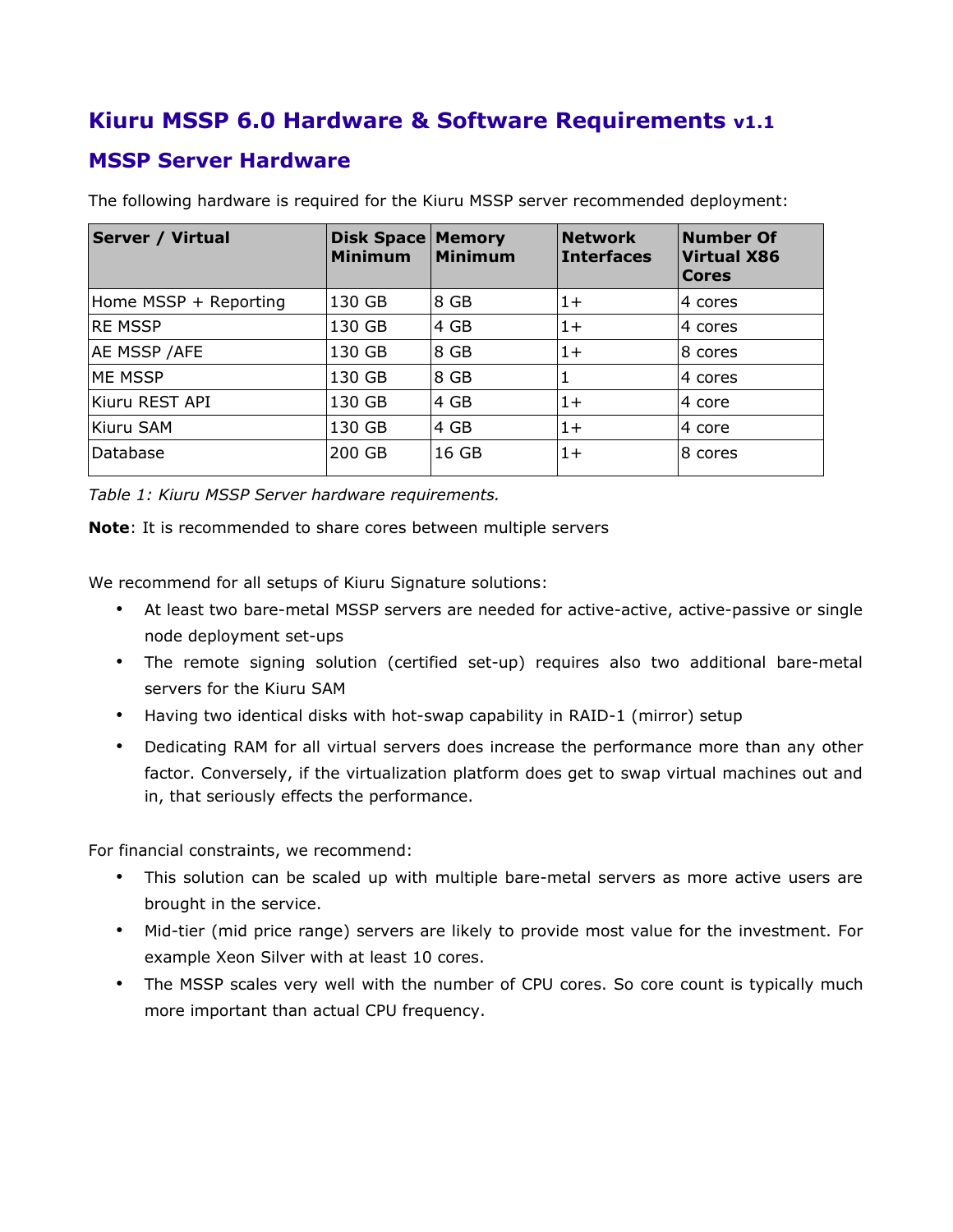| AMD EPYC 7313                      | 39,829 | 53 | 33.75     | \$1,179.99* |
|------------------------------------|--------|----|-----------|-------------|
| Intel Xeon W-3265M @ 2.70GHz       | 39,765 | 54 | 6.26      | \$6,353.00* |
| AMD Ryzen 9 5900X                  | 39,489 | 55 | 87.95     | \$448.98    |
| AMD Ryzen 9 3950X                  | 39,161 | 56 | 47.35     | \$826.99    |
| Intel Core i9-12900                | 38,723 | 57 | 66.76     | \$579.99    |
| Intel Xeon Gold 6248R @ 3.00GHz    | 38,604 | 58 | 12.47     | \$3,095.00* |
| AMD EPYC 7313P                     | 38,537 | 59 | 42.21     | \$913.00*   |
| ARM Neoverse-N1 80 Core 3000 MHz   | 38,122 | 60 | <b>NA</b> | <b>NA</b>   |
| ARM Neoverse-N1 80 Core 0 MHz      | 37,809 | 61 | <b>NA</b> | <b>NA</b>   |
| Intel Xeon Gold 6346 @ 3.10GHz     | 37,609 | 62 | 16.32     | \$2,304.00  |
| Intel Xeon Platinum 8280 @ 2.70GHz | 37,575 | 63 | 4.19      | \$8,968.01* |
| Intel Xeon Gold 6238R @ 2.20GHz    | 37,511 | 64 | 13.56     | \$2,766.72  |
| Intel Xeon Silver 4316 @ 2.30GHz   | 37,264 | 65 | 30.78     | \$1,210.83  |
| Intel Xeon W-3175X @ 3.10GHz       | 37,167 | 66 | 12.10     | \$3,071.34  |
| Intel Xeon Gold 6326 @ 2.90GHz     | 35,860 | 67 | 22.61     | \$1,585.79  |

*Figure 1: Sample rates of CPUs based on this list: [https://www.cpubenchmark.net/cpu\\_list.php](https://www.cpubenchmark.net/cpu_list.php)*

### **Load Balancer Hardware**

| <b>Load balancer</b>    | Load<br><b>Balance</b> | LB High<br><b>Availability</b> | <b>SSL High</b><br><b>Availability</b> | <b>Cluster</b><br><b>Support</b> |
|-------------------------|------------------------|--------------------------------|----------------------------------------|----------------------------------|
| F5: BIG-IP LTM          |                        |                                |                                        |                                  |
| <b>Citrix NetScaler</b> |                        |                                |                                        | partial                          |
| Radware Alteon          |                        |                                |                                        |                                  |

*Table 2: Kiuru MSSP supported load balancers*

Other software based load balancers are listed in the Kiuru MSSP clustering guide.

# **Third-Party Software**

| <b>Third-Party SW</b> | <b>Description</b>                                                    |
|-----------------------|-----------------------------------------------------------------------|
| Operating System      | Red Hat Enterprise Linux 7.x or CentOS 7.x (64-bit)                   |
| Database              | PostgreSQL 13+, or Oracle SE 19+ / Oracle RAC                         |
| Oracle Java           | Latest for Open JDK 8 pre-production and latest JRE for<br>production |